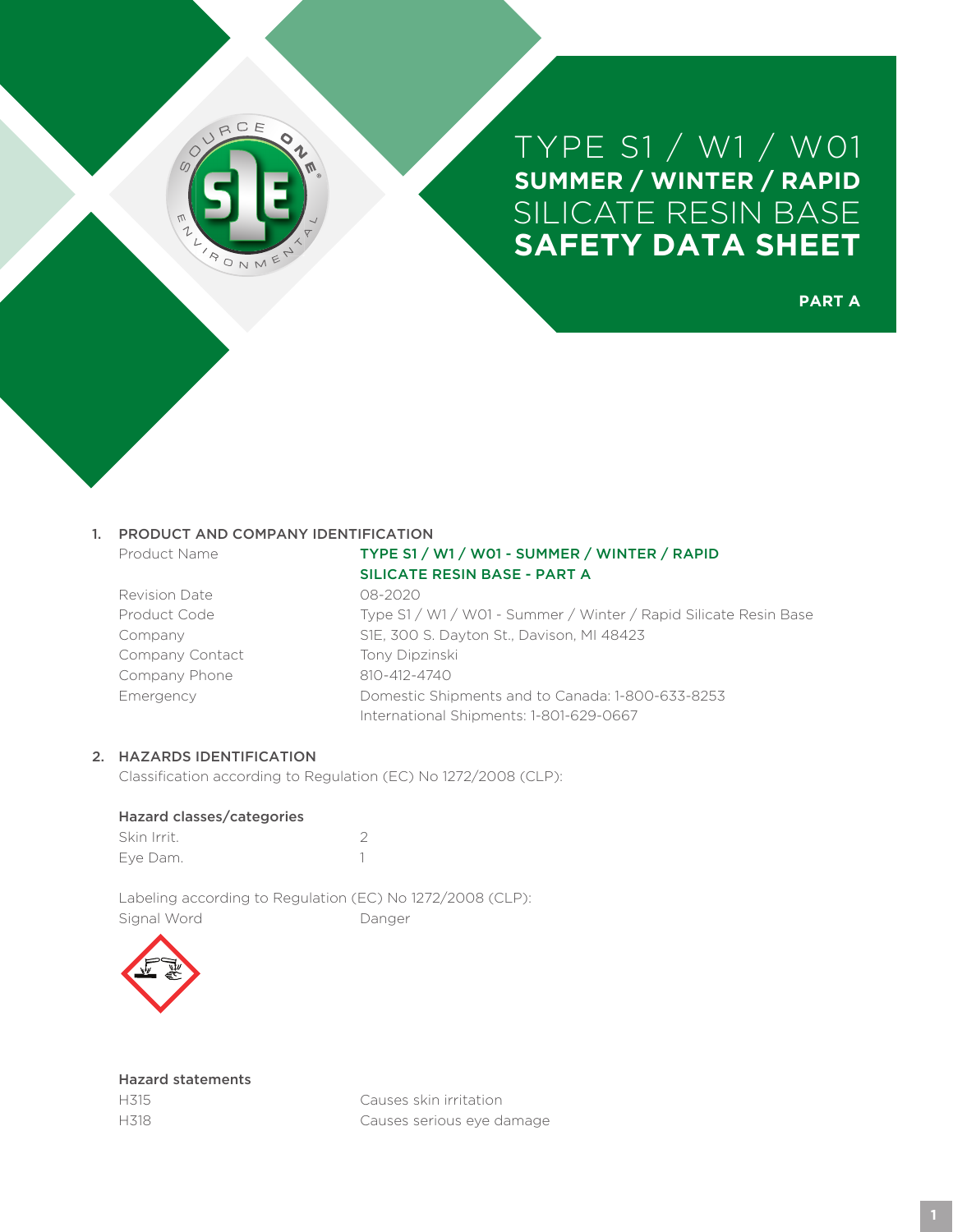



#### Precautionary statements

| P <sub>262</sub> | Do not get in eyes, on skin, or on clothing.                   |
|------------------|----------------------------------------------------------------|
| P280             | Wear protective gloves/protective clothing/eye protection/face |
|                  | protection.                                                    |
| P303+P361+P353   | IF ON SKIN (or hair): Remove/Take off immediately all          |
|                  | contaminated clothing. Rinse skin with water/shower.           |
| P305+P351+P338   | IF IN EYES: Rinse cautiously with water for several minutes.   |
|                  | Remove contact lenses, if present and easy to do. Continue     |
|                  | rinsing.                                                       |

#### Hazard determining component(s) for labelling

Silicid acid, sodium salt (CAS: 1344-09-8, EINECS: 215-687-4).

# 3. COMPOSITION / INFORMATION ON INGREDIENTS Chemical characterization:

| Name                                                                                                      | $EC-Nr$ .          | $CAS-Nr.$ | <b>REACH</b> Reg.<br>Nr.        | Content   | Classification according to<br>Regulation (EC) No $1272/2008$<br>(CLP) |                   |
|-----------------------------------------------------------------------------------------------------------|--------------------|-----------|---------------------------------|-----------|------------------------------------------------------------------------|-------------------|
|                                                                                                           |                    |           |                                 | (%)       | Hazard<br>categories                                                   | $H$ -phrase $(s)$ |
| Silicic acid, sodium salt<br>(Molverhältnis Na <sub>2</sub> O : SiO <sub>2</sub> =<br>$1:$ > 1.6 - < 2.6) | $215 - 687 -$<br>4 | 1344-09-8 | $01 -$<br>211944872<br>$5 - 31$ | $25 - 50$ | Skin Irrit. 2<br>Eye Dam. 1                                            | H315<br>H318      |
| Water                                                                                                     | $231 - 791 -$      | 7732-18-5 |                                 | $50 - 75$ |                                                                        |                   |

# 4. FIRST AID MEASURE

| General information  | No special measures necessary                                        |
|----------------------|----------------------------------------------------------------------|
| If inhaled           | No special measures necessary                                        |
| On skin contact      | In case of contact with skin, wash off immediately with plenty of    |
|                      | water. Do not allow the product to dry on the skin. Consult a doctor |
|                      | if skin irritation persists.                                         |
| On contact with eyes | Immediately wash affected eyes for at least 15 minutes under         |
|                      | running water with eyelids held open, consult an eye specialist.     |
| On ingestion         | Immediately rinse mouth and drink plenty of water, do not induce     |
|                      | vomiting, seek medical attention immediately.                        |

# Most important symptoms and effects, both acute and delayed No data.

#### Indication of any immediate medical attention and special treatment needed

| Hints for the physician |                                                  | This product contains alkali silicates                      |
|-------------------------|--------------------------------------------------|-------------------------------------------------------------|
|                         | 5. FIRE FIGHTING MEASURES<br>Extinguishing media |                                                             |
|                         | Suitable extinguishing media                     | Product itself is non-combustible; adapt fire extinguishing |
|                         |                                                  | measures to surrounding areas.                              |
|                         | Non-suitable extinguishing media                 | Compatible with all usual extinguishing media.              |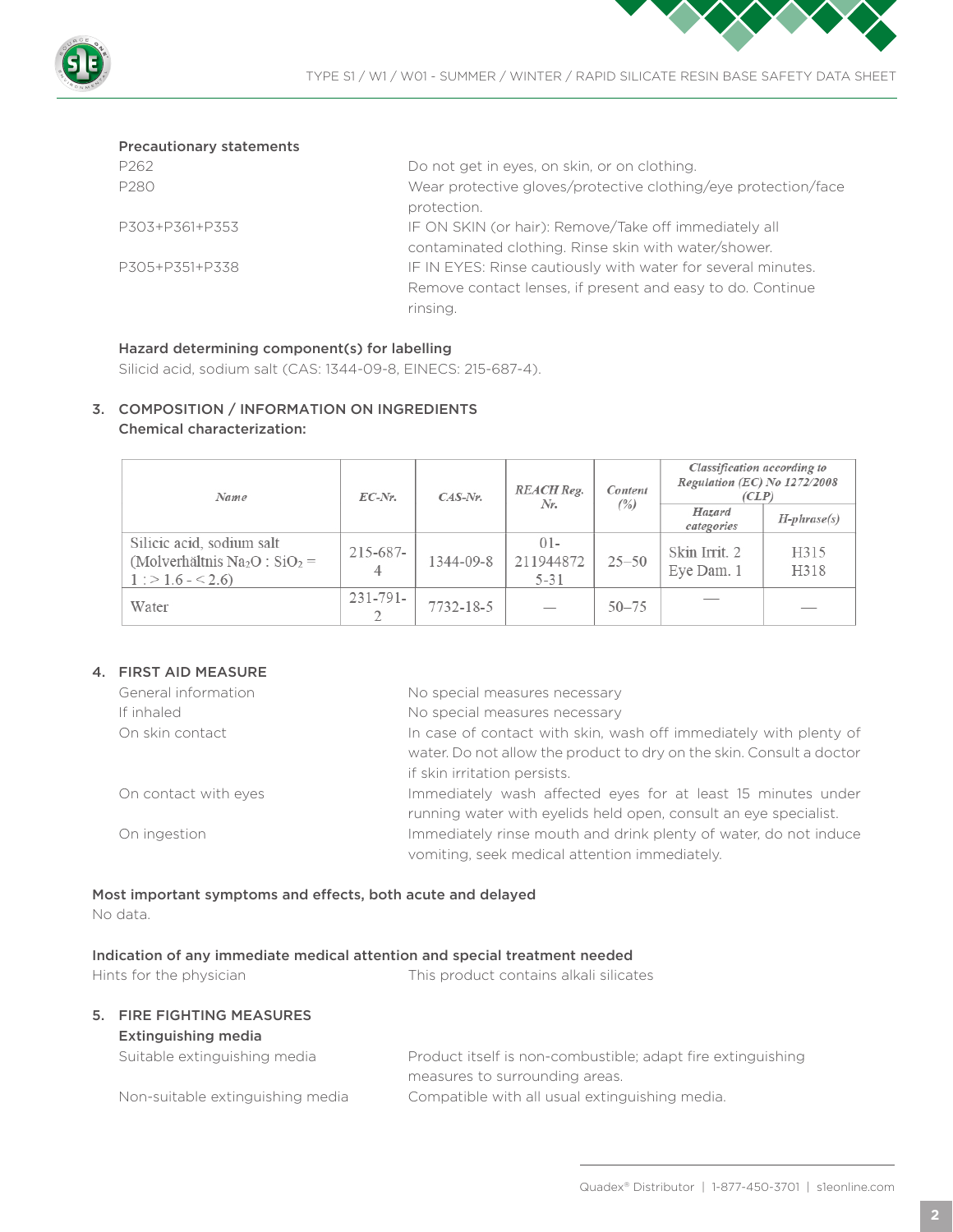

#### Special hazards arising from the substance or mixture

None known.

#### Advice for firefighter

Special protective equipment: In case of combustion use a suitable breathing apparatus.

# 6. ACCIDENTAL RELEASE MEASURES

#### Personal precautions, protective equipment and emergency procedures

Use personal protective clothing. Avoid contact with skin, eyes and clothing. High risk of slipping due to leakage/spillage of product.

#### Environmental precautions

Do not allow to enter drains or waterways.

#### Methods and material for containment and cleaning up

Take up with absrobent material (e.g. sand, kieselguhr, universal binder). Rinse away rest with plenty of water.

#### 7. HANDLING AND STORAGE

#### Precautions for safe handling

Observe the usual precautions for handling chemicals. Open and handle container with care.

#### Conditions for safe storage, including any incompatibilities

Requirements for storage rooms and vessels keep only in the original container. Further information on storage conditions Protect from frost. Recommended storage temperature value 5 - 45°C. VCI storage category **12 non-combustible liquids** 

Storage stability **Storage stability Example 2018** Under correct storing conditions the product is stable for at least 12 months.

#### 8. EXPOSURE CONTROLS/ PERSONAL PROTECTION

#### Control parameters

No exposure limit value known.

#### Exposure controls

| Observe the usual precautions when handling chemicals. Wash<br>hands before breaks and after work. Do not eat, drink or smoke<br>during work time. |
|----------------------------------------------------------------------------------------------------------------------------------------------------|
|                                                                                                                                                    |
| Breathing apparatus in the event of aerosol or mist formation.                                                                                     |
| Short term: filter apparatus, Filter B                                                                                                             |
| Gloves (alkali-resistant)                                                                                                                          |
| Appropriate material: Latex                                                                                                                        |
| KCL Lapren 706 / 0.6 mm / 480 min.                                                                                                                 |
| Safety glasses with side protection shield.                                                                                                        |
| Clothing as usual in the chemical industry.                                                                                                        |
|                                                                                                                                                    |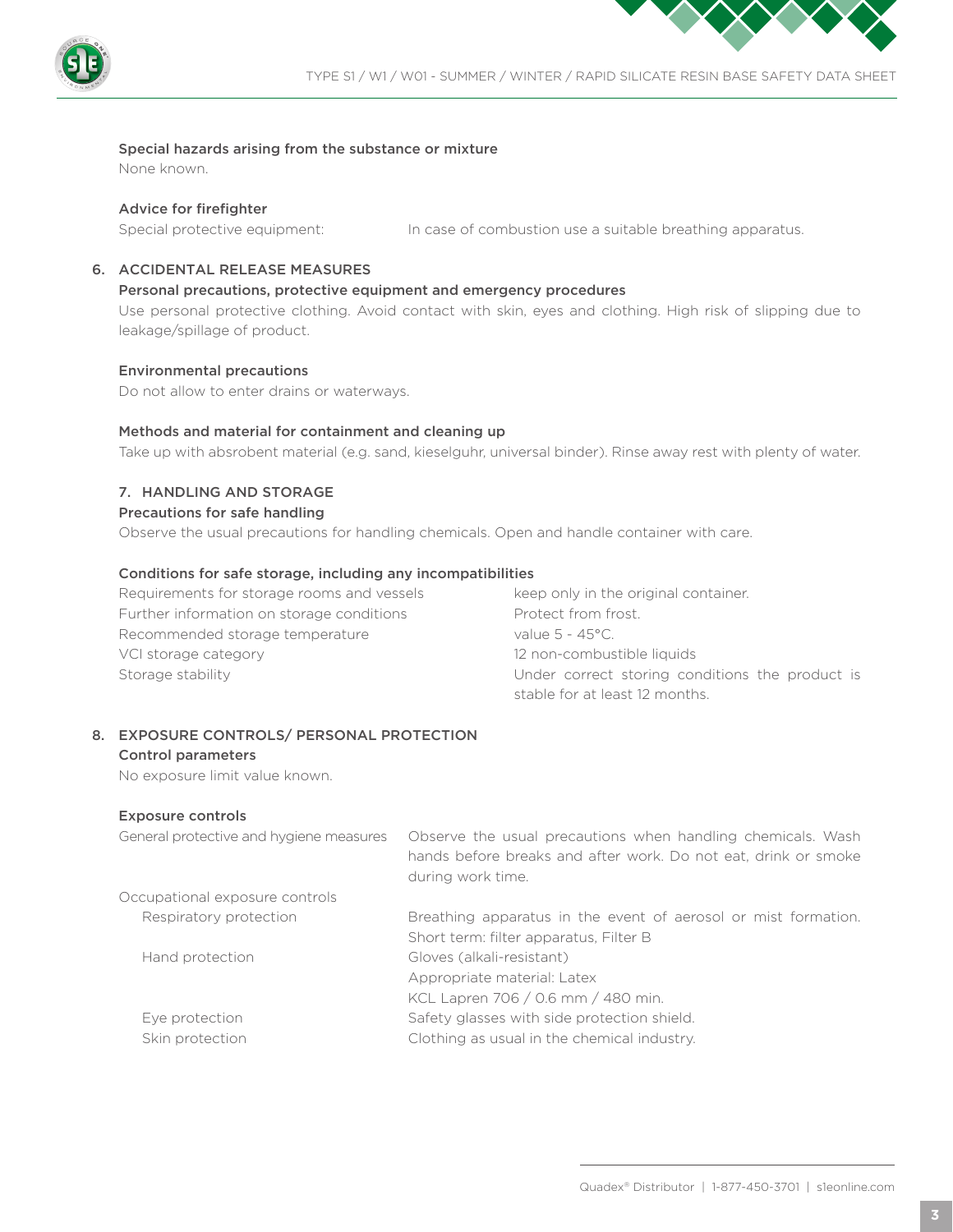

# 9. PHYSICAL & CHEMICAL PROPERTIES

#### Information on basic physical and chemical properties

| Appearance                            | liquid, clear, colourless to slightly yellow |
|---------------------------------------|----------------------------------------------|
| Odor                                  | odourless                                    |
| Odor threshold                        | no data                                      |
| pH-value                              | $13 - 14$                                    |
| Melting point/freezing point          | no data                                      |
| Boiling range                         | appr. 100°C                                  |
| Flash point                           | not flammable                                |
| Evaporation rate                      | no data                                      |
| Flammability (solid, gaseous)         | not ignitable                                |
| Ignitable, explosive range            | no data                                      |
| Vapour pressure                       | no data                                      |
| Vapour density                        | no data                                      |
| Density                               | appr. 1,55 kg/l (at 20°C)                    |
| Solubility                            | completely miscible                          |
| Partition coefficient n-octanol/water | not applicable                               |
| Self-ignition temperature             | no data                                      |
| Decomposition temperature             | no data                                      |
| Viscosity                             | appr. 600 mPa.s (at $20^{\circ}$ C)          |
| Explosive properties                  | no data                                      |
| Oxidising properties                  | no data                                      |
|                                       |                                              |

# 10. CHEMICAL STABILITY & REACTIVITY INFORMATION

Other information Not applicable.

| Conditions to avoid              | Protect from frost                        |
|----------------------------------|-------------------------------------------|
| Materials to avoid               | <b>Acids</b>                              |
| Hazardous decomposition products | No hazardous decomposition products known |

# 11. TOXICOLOGICAL INFORMATION

Information is related to the product, data are used as cross reference.

| Acute toxicity      |                                                                                                            |
|---------------------|------------------------------------------------------------------------------------------------------------|
| Acute oral toxicity | Remarks: The toxicological data shown are those obtained from<br>tests on products of similar composition. |
| Reference substance | Slilicic acid, sodium salt (Molar ratio Na2O : $SiO2 = 1$ : 2.0; 40-50%)                                   |
| <b>Species</b>      | rat                                                                                                        |
| $LD_{50}$           | > 2000 mg/kg                                                                                               |
| Source              | data of supplier                                                                                           |
| Reference substance | Slilicic acid, sodium salt (Molar ratio Na2O : SiO2 = 1 : 3.2-3.4; 35-40%)                                 |
| <b>Species</b>      | rat                                                                                                        |
| $LD_{50}$           | > 2000 mg/kg                                                                                               |
| Source              | data of supplier                                                                                           |
| Reference substance | Silicic acid, potassium salt (Molar ratio K2O : SiO2 = 1 : 3.9-4.0; 28-30%)                                |
| <b>Species</b>      | rat                                                                                                        |
| $LD_{50}$           | > 2000 mg/kg                                                                                               |
| Source              | data of supplier                                                                                           |
|                     |                                                                                                            |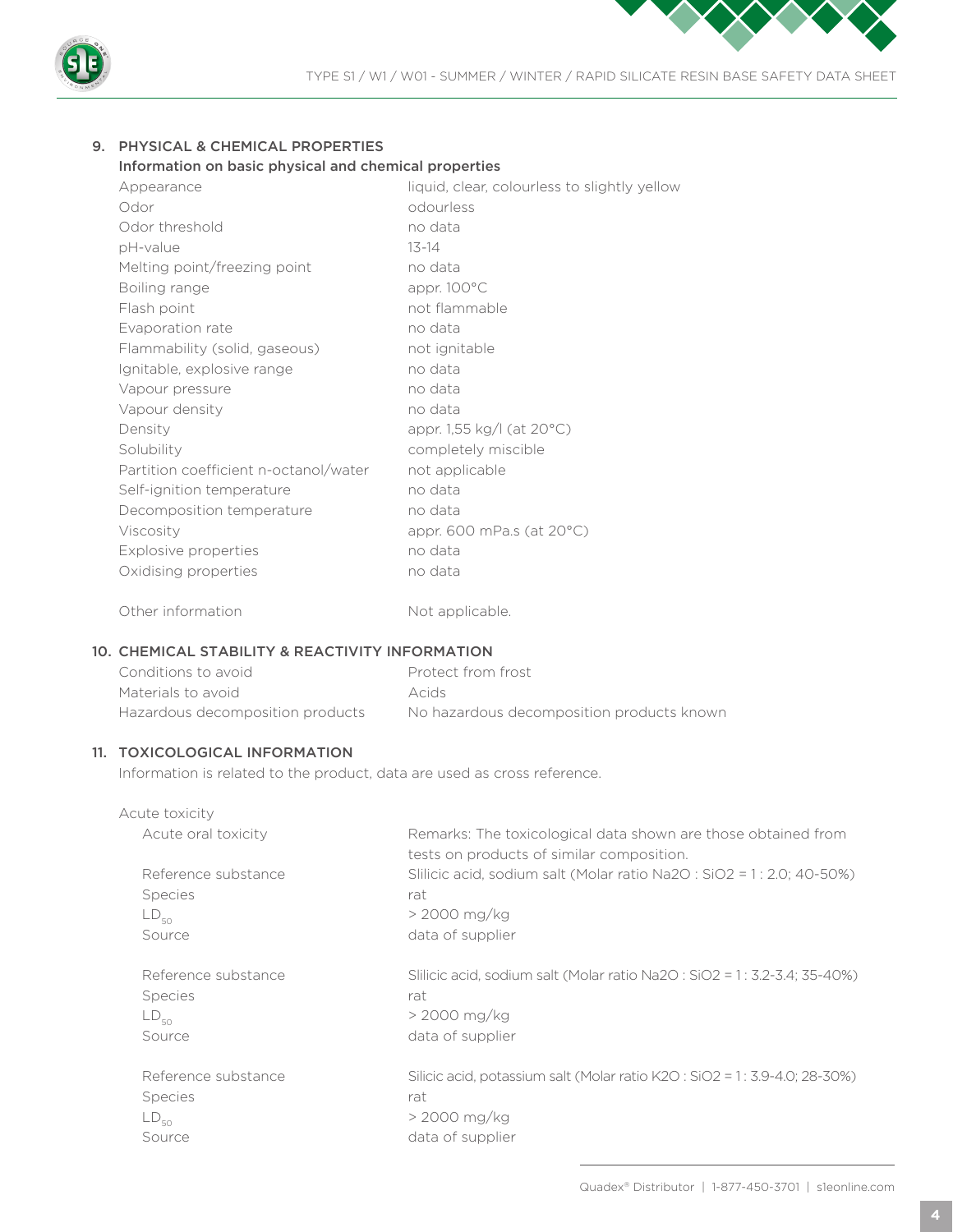



with this product, no adverse health effects are known.

| Remarks                    | The poisonous effect of the product is caused by its alkalinity and<br>not by substance-specific systemic characteristics. |
|----------------------------|----------------------------------------------------------------------------------------------------------------------------|
| Irritant/corrosive effects |                                                                                                                            |
| Irritant effect on skin    | irritant                                                                                                                   |
| Irritant effect on eyes    | irritant - risk of serious damage to eyes                                                                                  |
| Sensitization              | non-sensitizing                                                                                                            |
|                            | Effects after repeated or prolonged exposition (subacute, subchronic, cronic).                                             |
| Experience in practice     | Irritating effects on the skin and mucous membrane. Risk of<br>serious damage to eyes.                                     |

Other information When handled appropiately, even after long years of experience

# 12. ECOLOGICAL INFORMATION

Information is related to the product, data are used as cross reference.

| Fish toxicity        |                                                                          |
|----------------------|--------------------------------------------------------------------------|
| Remarks              | Ecotoxicological data are taken from a similar product of the same type. |
| Reference substance  | Slilicic acid, sodium salt (Molar ratio Na2O: SiO2 = 1: 3.36; 35%)       |
| <b>Species</b>       | Brachidanio rerio                                                        |
| $LC_{50}$            | $> 2000$ mg/l                                                            |
| Duration of exposure | 96 h                                                                     |
| Source               | data of supplier                                                         |
| Reference substance  | Silicic acid, potassium salt (Molar ratio K2O: SiO2 = 1: 3.9-4.0; 29%)   |
| <b>Species</b>       | Leuciscus idus                                                           |
| LCO                  | $> 500$ mg/l                                                             |
| Duration of exposure | 48 h                                                                     |
| Source               | data of supplier                                                         |
| Remarks              | The ecotoxic effect of the product is mainly due to its alkalinity       |
| Daphnia toxicity     |                                                                          |
| Remarks              | Ecotoxicological data are taken from a similar product of the same type. |
| Reference substance  | Slilicic acid, sodium salt (Molar ratio Na2O: SiO2 = 1: 3.2; 35%)        |
| <b>Species</b>       | Daphnia magna                                                            |
| ECO                  | > 2000 mg/l                                                              |
| Duration of exposure | 48 h                                                                     |
| Source               | data of supplier                                                         |
| Reference substance  | Silicic acid, potassium salt (Molar ratio K2O: SiO2 = 1: 3.9-4.0; 29%)   |
| <b>Species</b>       | Daphnia magna                                                            |
| ECO                  | $> 500$ mg/l                                                             |
| Duration of exposure | 24 h                                                                     |
| Source               | data of supplier                                                         |
| Remarks              | The ecotoxic effect of the product is mainly due to its alkalinity       |
|                      |                                                                          |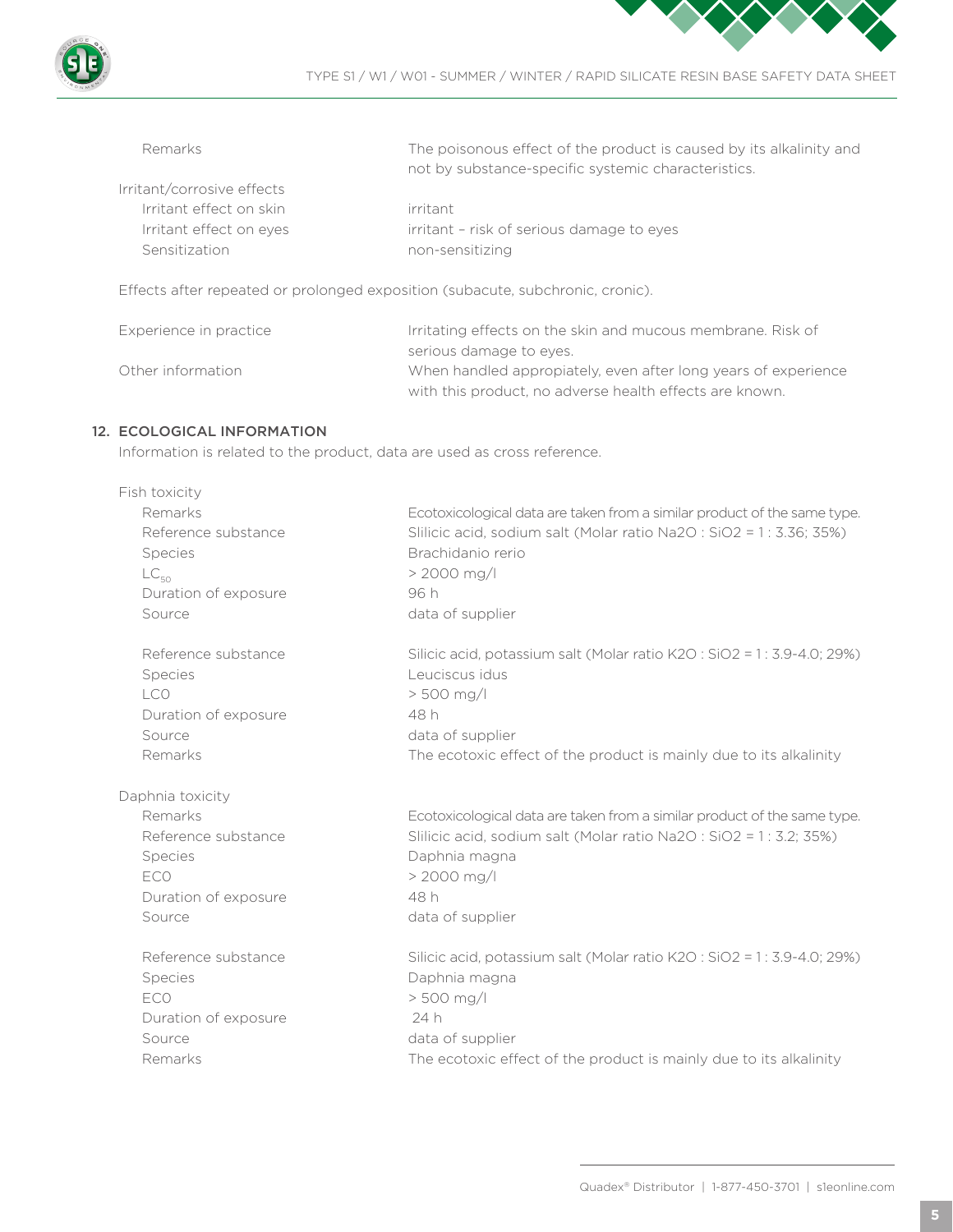



| Bacteria toxicity    |                                                                                                 |
|----------------------|-------------------------------------------------------------------------------------------------|
| Remarks              | Ecotoxicological data are taken from a similar product of the same type.                        |
| Reference substance  | Slilicic acid, sodium salt (Molar ratio Na2O : SiO2 = 1 : 3.36; 35%)                            |
| <b>Species</b>       | Pseudomonas putida                                                                              |
| ECO                  | $> 1000$ mg/l                                                                                   |
| Duration of exposure | 48 h                                                                                            |
| Source               | data of supplier                                                                                |
| Remarks              | The ecotoxic effect of the product is mainly due to its alkalinity                              |
| Biodegradability     |                                                                                                 |
| Remarks              | Inorganic product, cannot be eliminated from the water by<br>biological purification processes. |

Behaviour in sewers (waste treatment plants):

The product is an alkaline solution. Neutralization is normally necessary before a waste water is discharged into sewage treatment plants. When low concentrations are discharged correctly into adapted biological sewage traetment plants, disturbance of the degradation activity of activated sludge is not likely.

# 13. DISPOSAL CONSIDERATIONS

# Disposal recommendations for the product

EWC waste code: 06 02 05 other bases.

Dilution and neutralization with acid. After solidification (e.g. as CaSiO3 precipitate), landfill in accordance with local authorities. Re-use without reprocessing as long as not solidified.

#### Disposal recommendations for packaging

Completely emptied packagings can be given for recycling.

#### 14. TRANSPORT INFORMATION

Land transport (ADR/RID) Not classified as dangerous according to transport regulations Sea transport (IMDG/GGVSee) Not classified as dangerous according to transport regulations Air transport **Not classified as dangerous according to transport regulations** 

# 15. REGULATORY INFORMATION

Safety, health and environmental regulations/legislations specific for the substance or mixture Water Hazard Class (Germany): WGK 1

#### Chemical Safety Assessment

In accordance with REACH Chemical Safety Assessment has not been carried out for the product.

# 16. OTHER INFORMATION

The information given corresponds with our actual knowledge and experience. This information is meant to describe our product in view of possible safety requirements.

#### Abbreviations and acronyms:

| H- Phrases |                           |
|------------|---------------------------|
| H315       | Causes skin irritation    |
| H318       | Causes serious eye damage |